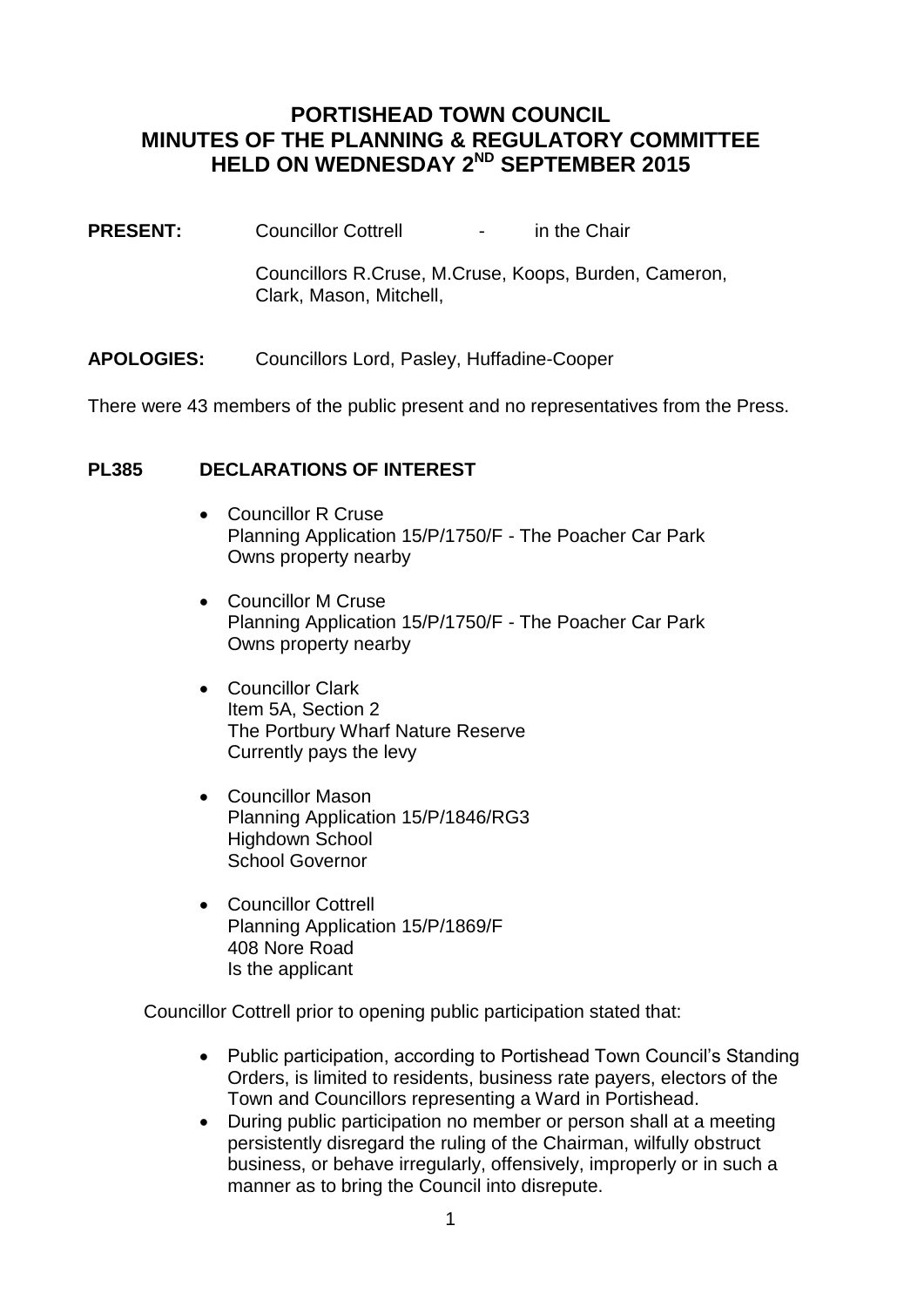## **PL386 PUBLIC PARTICIPATION**

1. Mr Colin Howells a local resident spoke against planning application 15/P/1783/F – 41 Hillcrest Road. He believed the roofline on the proposed dwelling will exceed the level (between numbers 41-55 Hillcrest Road), which was established when the properties were first built. In his opinion he felt that the proposed dwelling was overdevelopment of the site and would impact on the street scene.

Mr Howells further noted that there had been other objections to this application but these are not available on North Somerset Council's website at present.

2. Mrs Davey spoke in respect to Portishead Golf Course and an opinion report compiled by Mr Mark Howson (FGS), which will shortly be provided to the Press. She is worried by the details in the report: if the land is contoured in the way described in the application there is a clear case of endangerment to the public as there is no indication of a retaining wall. Mr Howson had prepared a short statement, a copy of which Mrs Davey had placed on various chairs in the hall for members of the public to read.

Mrs Davey gave her concern about the decision made by Portishead Town Council due to its lack of understanding and the lack of specialised support given to the town by the District Council.

Mrs Davey praised Mrs Ann Townsend for her vigilance and forcing an Ecological survey of the site. She felt that the plans are not fit for purpose and the applicant should resubmit a truthful application. Also, that a public enquiry should be held as to why this has been allowed to happen and someone should be held accountable.

3. Mr Jeremy Ludlow a local resident who pays the Portbury Wharf Nature Reserve levy spoke against North Somerset Council taking over the nature reserve. He remarked that whilst the nature reserve is not within the Portishead boundary, it is in fact Portishead people who use the nature reserve, who pay the levy and who are most effected.

Mr Ludlow believed that the nature reserve is a unique community asset and fundamentally different to other open spaces, nature is at its heart. He enjoys the simple experience of walking with his family, running and cycling through the reserve and it is a different experience to using a municipal park. He praised the skill, dedication and hard work, which shine through wherever you look.

Mr Ludlow remarked that there has been an overwhelming response from local people and those using the nature reserve, for the reserve to be kept in the hands of a reputable body that has conservation at its core remit with a guaranteed level of funding to allow continued proper management.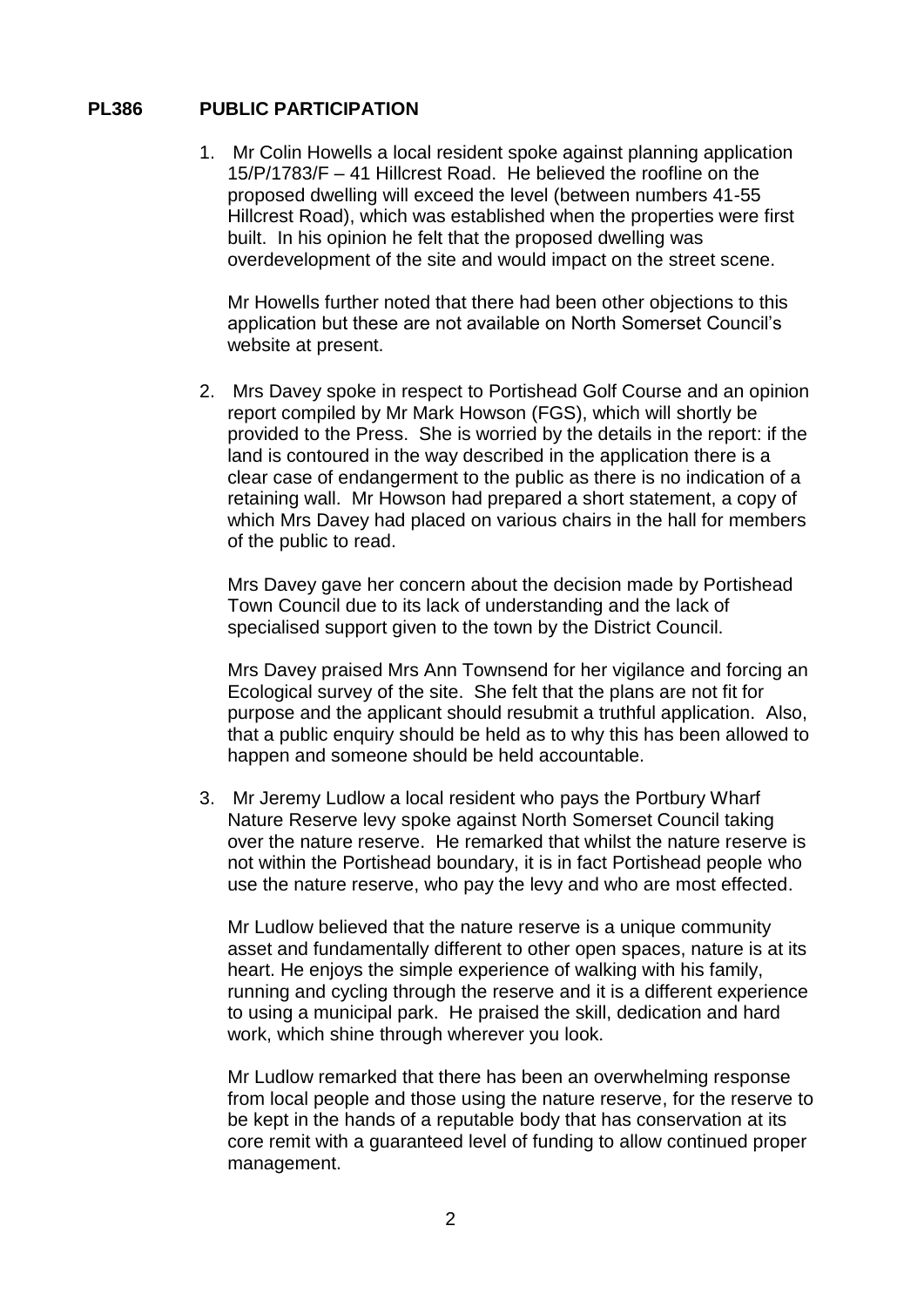Mr Ludlow urged the committee to contact North Somerset Council and inform them that there is a genuine deep appreciation for the reserve and in particular a widespread approval of the way it has been funded and managed. He felt that any decision by North Somerset Council to takeover the nature reserve should be deferred until the views of the residents have been measured.

- 4. Mr Dixon a local resident spoke in regards to three issues.
- Highdown School he believed that one objection for application 15/P/1846/RG3 is flawed. He can see on the plan provided at the back of the room that extra parking is being provided. He further added that parents should be discouraged from driving their children to school.
- Nature Reserve feels that Portishead residents are quite happy to continue paying the levy in the current way and that they do not want the reserve run by Weston (North Somerset Council).
- Golf Course whilst recently out walking he noticed that there was only one person playing golf and one person working on site with payment for golf being made into an honesty box. He questioned the real interest the owner has in the golf course, is it a crafty way of getting out of paying landfill tax?
- 5. Mr Jonathan Mock a local resident spoke in respect to the nature reserve, which is a national asset joining up wildlife. It has become an important haven for a number of endangered species (otter, horseshoe bat) and a crucial bird habitat, as recognised by the RSPB (Royal Society for the Protection of Birds).

Mr Mock stated that the nature reserve was recognised nationally as a pioneering scheme when it was launched. It was created and paid for by a private levy on new homes and managed by a conservation agency, Avon Wildlife Trust, who could guarantee its future.

Mr Mock noted that in Minutes of a meeting by Port Marine Management Limited in September 2014 it mentioned that the nature reserve would be transferred to Avon Wildlife Trust. This corresponded with literature he had seen from North Somerset Council. However, six months later (April 2015) Port Marine Management Limited sent a letter to residents in the village (Village Quarter) announcing that the levy would be scrapped and Portbury Wharf Nature Reserve would be transferred to North Somerset Council. He questioned the timing of this decision at a time when authorities are making cut backs. Whether they are suitable and have the ability to manage a nationally important nature reserve and if they could guarantee its future.

Mr Mock believes that neither North Somerset Council or Port Marine Management Limited have quantified what makes the levy unstainable, no figures have been released. He believed that if the reserve is run by North Somerset Council the 'tab' from a limited company would be picked up by all residents in Portishead, not just those that purchased a property in this scheme. He urged the Town Council to standby its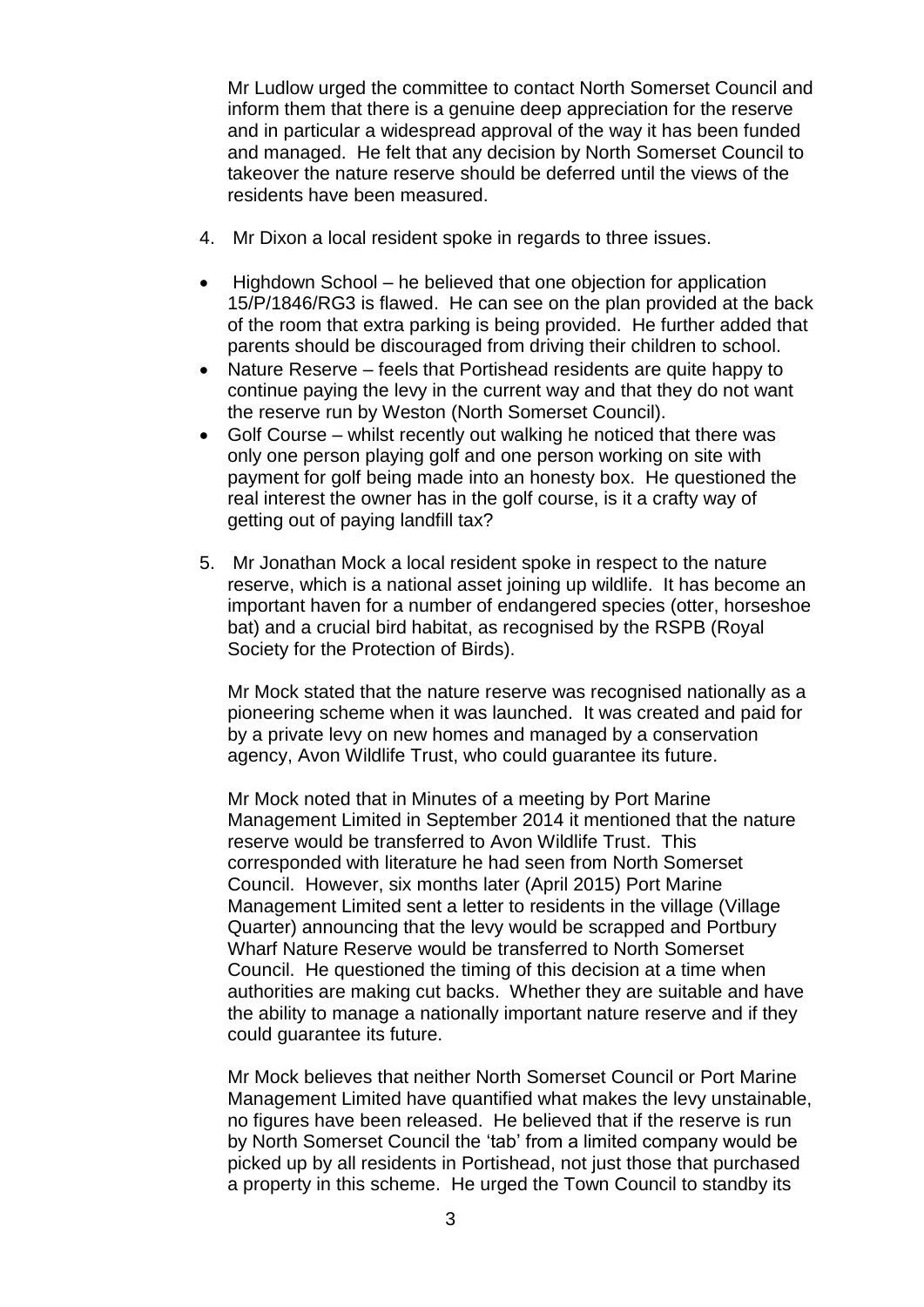residents, putting their interests first by letting the residents see the figures.

- 6. Mr Geoff Hardman raised two points:
- $\bullet$  Highdown School planning application 15/P/1846/RG3 he questioned where the money had come from? Why has the application come through the back door without members of the public being informed when previous applications were rejected? As a resident of High View some mornings he can't even get off his driveway let alone the road, will anything be done about parking? He believed that the majority of children will be coming from the Marina.
- Portbury Nature Reserve he could understand why North Somerset Council would want to takeover the running of the reserve. He stated that Councillor Nigel Ashton wrote to residents during purdah without the knowledge of Port Marine Management Limited committee, to advise that the reserve would be taken over by North Somerset Council. There is a £200,000.00 (two hundred thousand pounds) reserve. Part of the land could be developed by Persimmon homes.
- 7. Mrs B Hawkins a local resident wished to support members of the public in their wish for the nature reserve to be maintained by Avon Wildlife Trust and questioned the expertise of North Somerset Council in running a serious nature reserve.
- 8. Mr James Mitchell a local resident had wished to speak in respect to the Golf Course and nature reserve, however previous speakers had already competently addressed his issues. He did wish for it to be noted that he is baffled why North Somerset Council would wish to take on the £140k levy for the nature reserve when it is working perfectly well as it is.
- 9. Mrs S Holman a local resident gave her support in respect to the Golf Course speaker. She further advised that she has been in contact with North Somerset Council regarding the nature reserve and do date, has had no response.
- 10.Mr David Pearce a local resident gave his support in respect to the nature reserve being run and maintained as it is currently. He urged Portishead Town Council to request that North Somerset Council review the proposal to takeover the reserve so that it can be democratically discussed, and that they are transparent with their findings.
- 11.Mr Mark Taylor a local resident spoke in favour of the nature reserve being run by Avon Wildlife and not North Somerset Council, who continue to make cut backs on its youth facilities in the area. He did not feel that North Somerset Council had the expertise to run the nature reserve.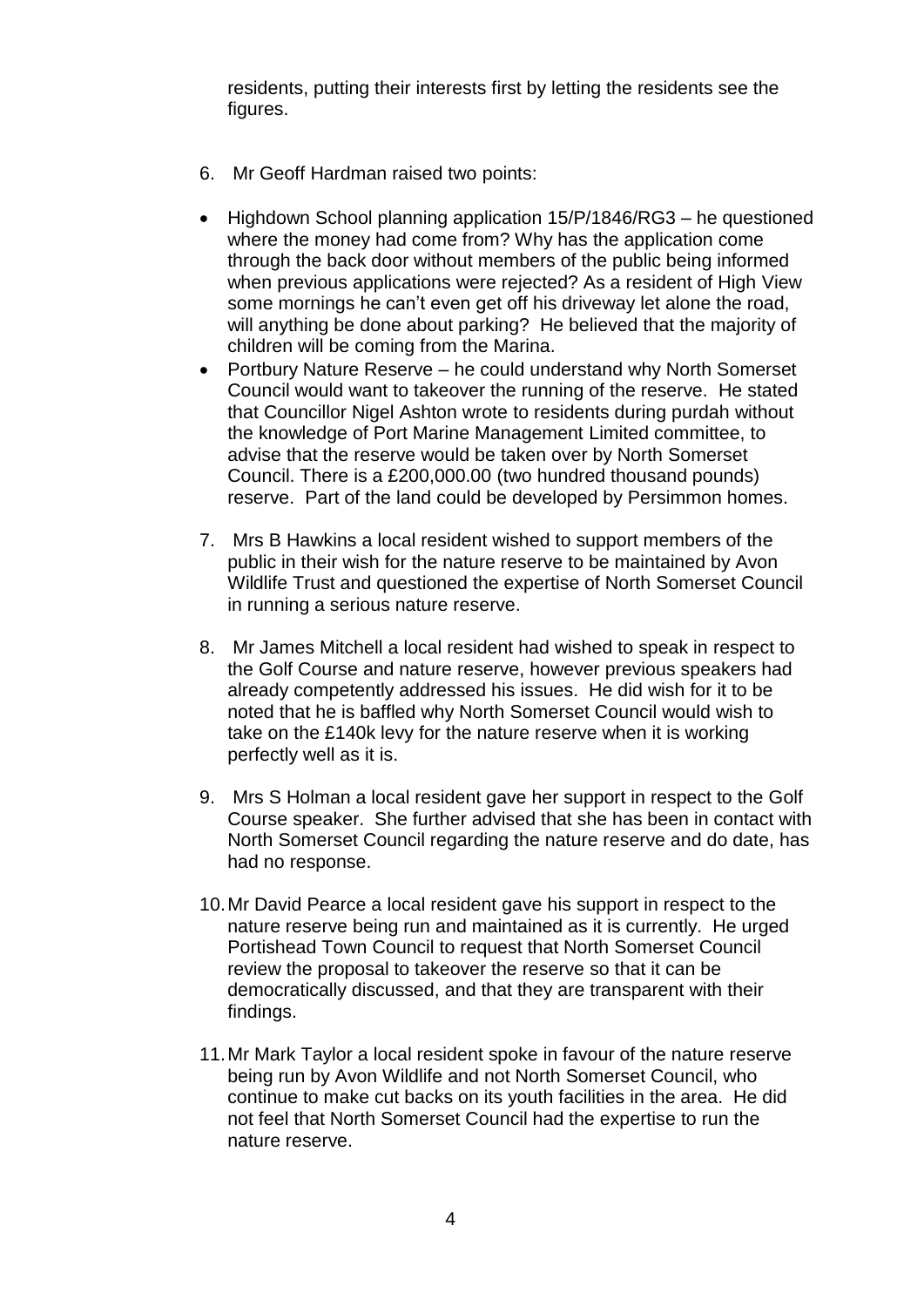Mr Taylor regularly uses the facility. He would be amazed if there were any complaint(s) from home owners about the levy. This legal contribution would have been brought to the attention of any potential home buyer by their solicitor when they purchased the property.

*Assistant Clerk note: The Planning & Regulatory Chairman took the decision to change the order of the meeting in the interest of the general public.*

## **PL387 SECTION 2**

## **PLANNING MATTERS (RECOMMENDATIONS TO TOWN COUNCIL)**

## **OTHER PLANNING MATTERS**

#### **PORTBURY NATURE RESERVE**

*Assistant Clerk note: Councillor Clark sat with members of the public whilst the following matter was discussed.*

The meeting considered giving support to people living in the Village Quarter who wish to continue paying the maintenance levy to maintain the Parish Wharf Nature Reserve as opposed to the site being transferred to and maintained by North Somerset Council.

Various Town Councillors gave an opinion and shared in the concern members of the public had in respect to the specialised management of the nature reserve.

Councillor Koops wished to support the continuation of the levy and Avon Wildlife Trust maintaining the area. She did not feel that it would be a problem to calculate the non-payment of the levy.

Councillor Cameron stated that he found the public comments fairly persuasive but felt that there was some missing information. He believed that Portishead Town Council should hear the views of those people who do not wish or have not been paying the levy. He agreed with Councillor Koops regarding the ease of calculating the non-payment and the Town Council should insist upon having this information.

Councillor Oyns took the opportunity to apologise for a statement he made at the Annual Town meeting in May (2015) and wished to set the record straight. At the time he had been told that there were no building opportunities on the site but having personally walked the area, he believes that there are greenbelt fields that could potentially be used for development at a later stage.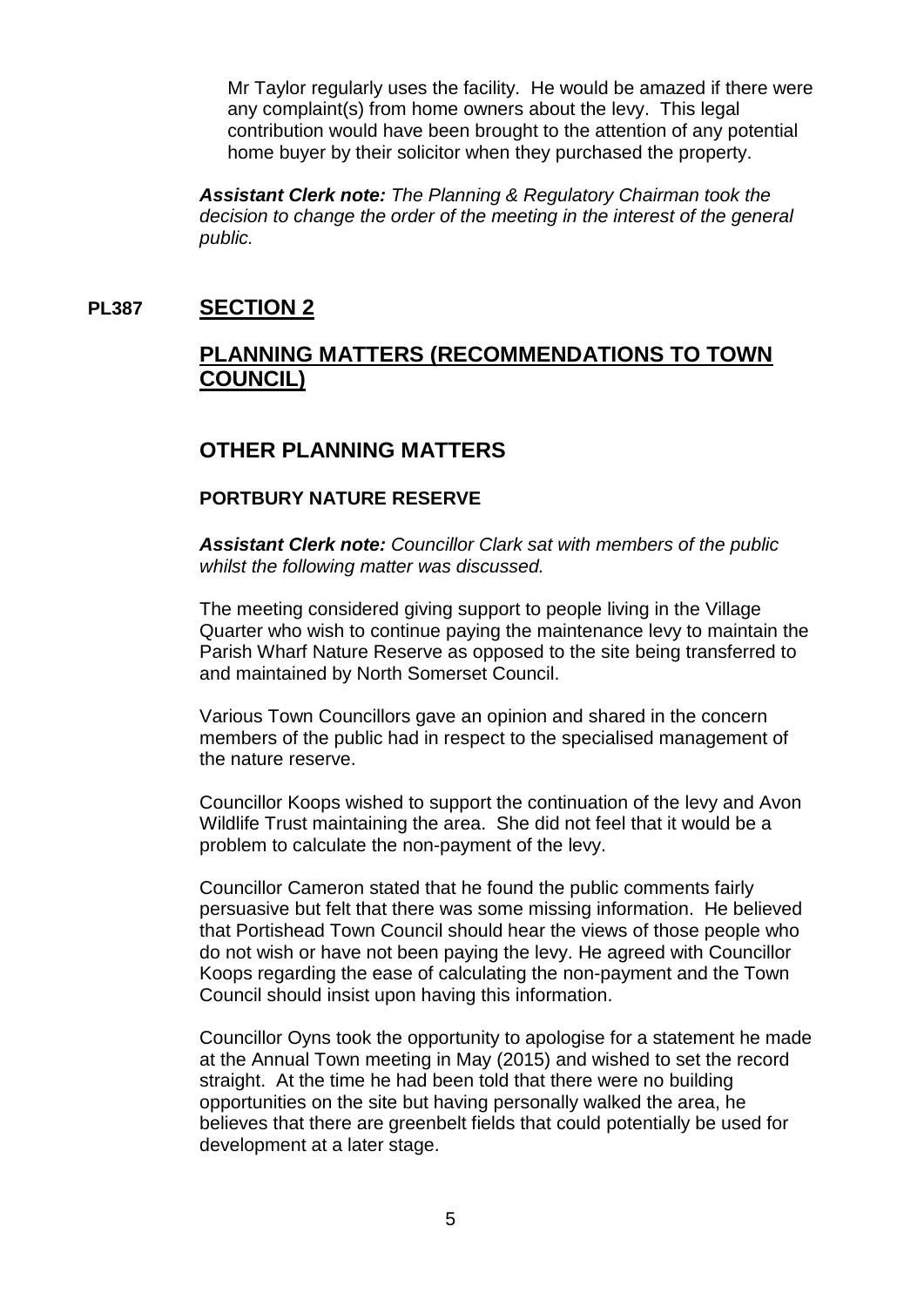Councillor Cottrell asked for it to be recorded that Portishead Town Council pay an annual subscription to Avon Wildlife Trust.

Councillor Burden referred to a report compiled in the 1980's in which the land was earmarked as vital green space and that it had to be owned by an organisation in perpetuity for nature. He believed a motion at District Council was passed and amended by Councillor Don Davies, in which it confirms support of the work done by Avon Wildlife Trust and that no decision would be made on the future management of the nature reserve or it's funding without proper consideration of the Council.

Councillor Burden proposed that Portishead Town Council writes to North Somerset Council stating that the land at Portbury Wharf Nature Reserve must be owned and managed by an organisation whose primary aim is nature conservation in perpetuity.

Councillor R Cruse concurred with Councillor Burden regarding the history. She proposed that Portishead Town Council writes to North Somerset Council: Councillor David Pasley, Michael Jackson (CEO of NSC) and Councillor Nigel Ashton giving concern that Portbury Wharf Nature Reserve should be kept as a nature reserve and run by a body who have the right skills to keep the reserve in perpetuity for the people of Portishead.

Councillor M Cruse felt it sad to only receive one side of the story. He believes that when you make a judgement you should have both sides of a story. That said, he asked Councillor Burden to reiterate his proposal so that he could have the opportunity to second the proposal.

Councillor Mason agreed with Councillor Burden. She was happy for Avon Wildlife to continue with the management of the nature reserve.

Councillor Burden proposed that Portishead Town Council writes to North Somerset Council expressing its view that the land should be run by a suitable body with nature conservation at its heart in perpetuity.

Councillor M Cruse proposed exchanging the word 'heart' for 'as an objective'.

#### **RECOMMENDATION:**

Portishead Town Council writes to Councillor David Pasley, Councillor Nigel Ashton and Mr Michael Jackson – Chief Executive Officer expressing its view that the land should be run by a suitable body with nature conservation as an objective in perpetuity.

Vote recorded: All in favour

*Assistant Clerk note: Councillor Clark re-joined the committee. Councillor Cottrell briefly suspended the meeting for a couple of minutes whilst the vast majority of the public left the meeting.*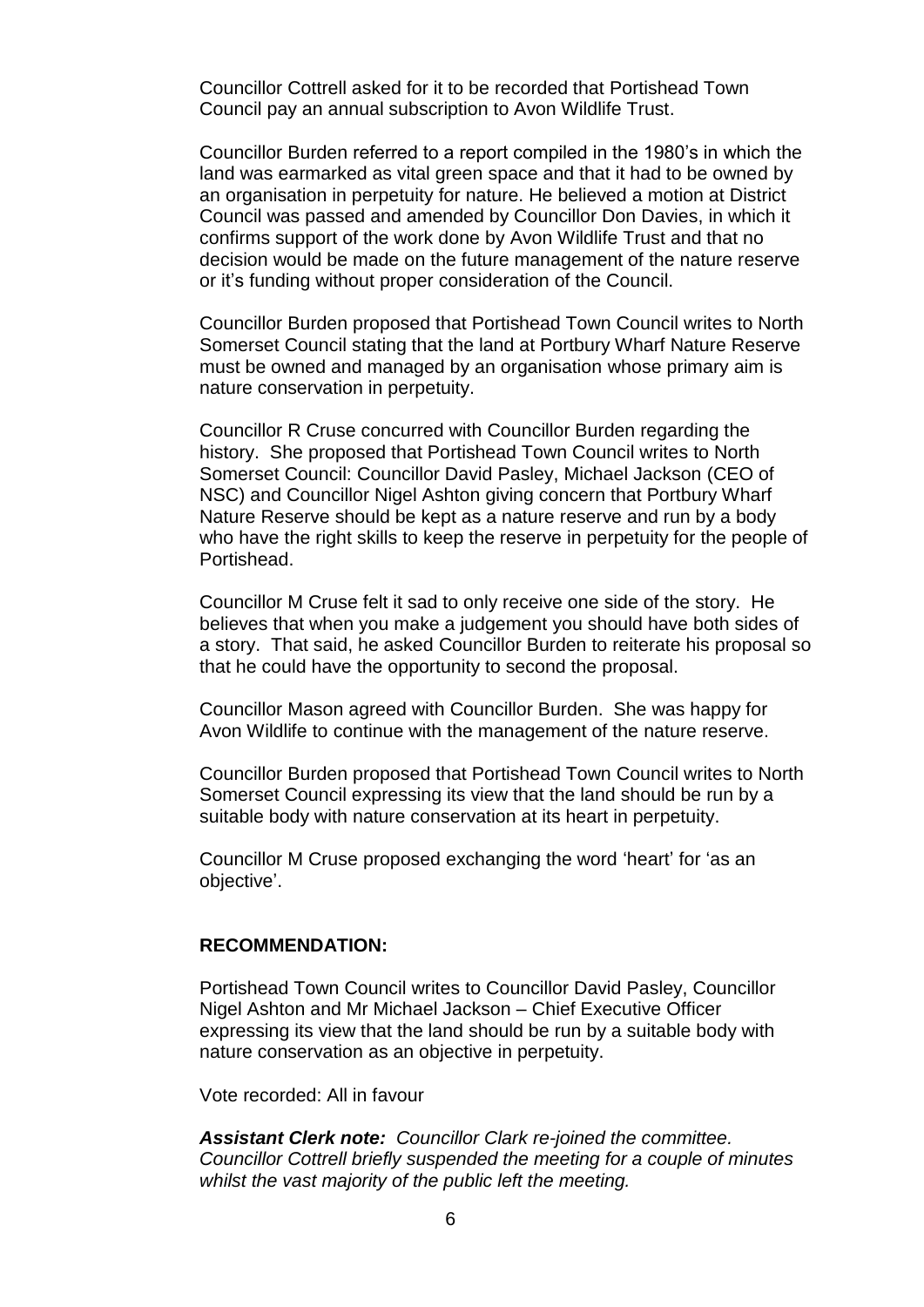# **SECTION 1 – TO BE CONSIDERED BY THE PLANNING & REGULATORY COMMITTEE**

## **PL388 PLANNING APPLICATIONS**

#### **15/P/1750/F THE POACHER CAR PARK, 106 HIGH STREET, PORTISHEAD, BS20 6AJ**

Change of use from outdoor market area to rear of public house to a car wash area with erection of a canopy, storage building and staff parking and access through the public house car park

The meeting noted that there were two online objections relating to noise for residents nearby, road safety over a pavement from additional vehicle traffic and a claimed public right of way through the gate at the rear of the site from Roath Road car park to the High Street.

The existing and proposed site plans were viewed online. The meeting discussed:

- whether the Friday market would be lost
- that the gate accessing Roath Road car park is not identified on the plans
- there is no dedicated parking for cars waiting or cars that have been washed
- that there is already a minimum of two other car washing facilities in Portishead
- the increase in traffic through the car park over the pavement could be dangerous for pedestrians
- loss of a car parking site

Councillor Koops proposed objecting on the grounds of obstructing the right of way gate in the fence, the additional hazard to pedestrians using the gate and noise to local residents.

Councillor Mason seconded the proposal.

#### **RESOLVED that**

Object - on the grounds of obstructing the right of way gate in the fence, the additional hazard to pedestrians using the gate and noise to local residents.

Vote recorded: All in favour. R.Cruse, M.Cruse and D.Cameron abstained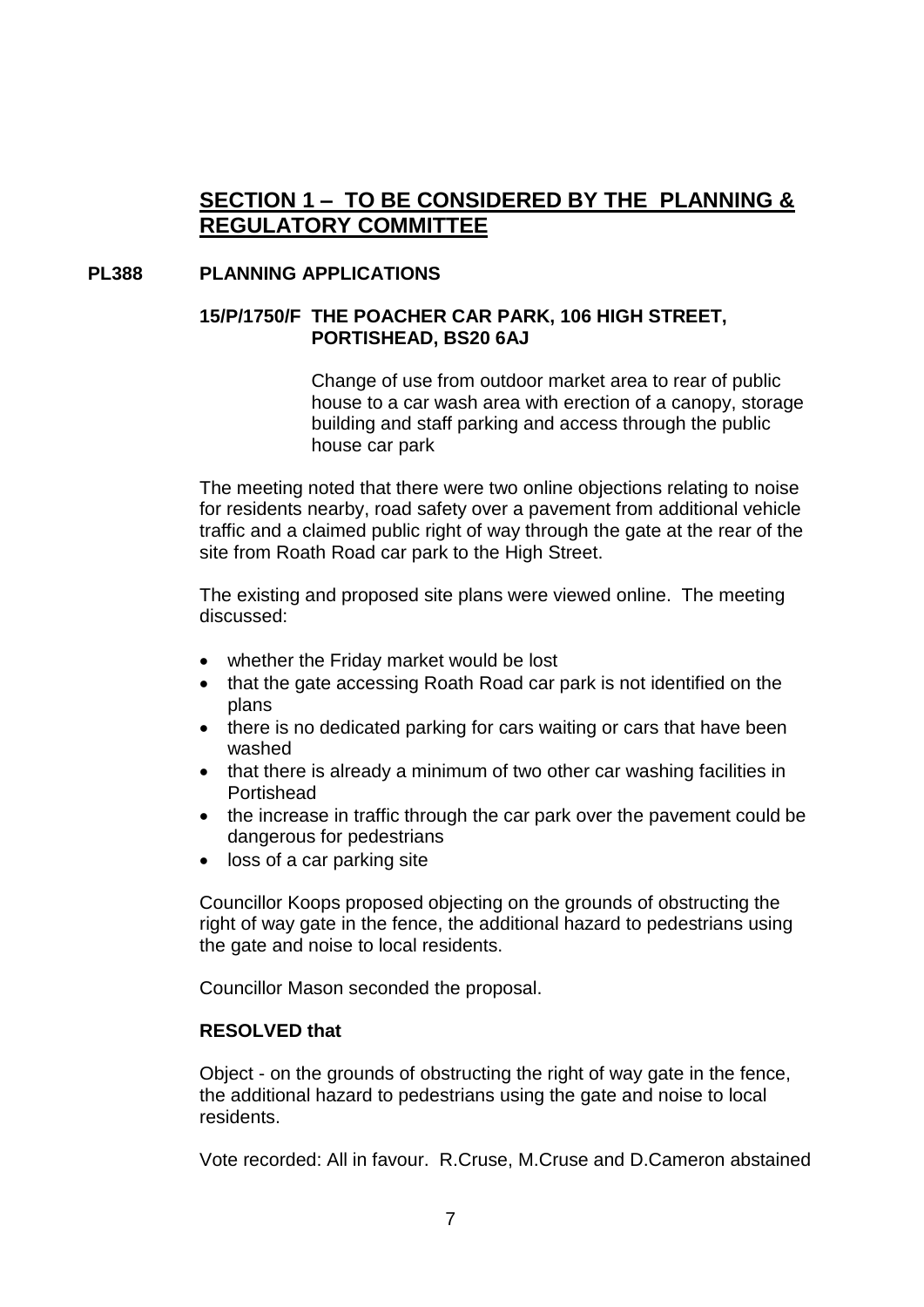## **15/P/1783/F 41 HILLCREST ROAD, PORTISHEAD, BS20 8HN**

Increase ridge height to create first floor living accommodation, a two storey side and rear extension and the erection of a detached garage. Increase width of vehicle access to drive way.

The meeting noted that there were no online objections. However, two letters had been presented to the Town Council Office – C.Howells dated 02.09.15 and DJ Bowring dated 27.08.15, a copy of which has been sent to North Somerset Council. Objections relate to the roof-line being higher than neighbouring properties, the large overdevelopment of the site (2 bed bungalow to 4 bed house), demolishing the garage could have a detrimental impact on the street scene, other homes viewed from the road look single storey but this will look two storey from the road, inadequate details provided on the planning application, no reasonable external access to the rear.

The existing online plans were viewed, as was Streetscene. A discussion then took place regarding the roofline and that a precedent may have already been set on Hillside. Also, that the development takes up the full footprint.

Councillor Burden proposed objecting on the grounds that the development will adversely effect the street scene.

Councillor Clark seconded the proposal.

Vote recorded: all in favour

#### **RESOLVED that**

Object - on the grounds that the development will adversely effect the street scene.

## **15/P/1818/F LAND TO REAR OF 89 HILLSIDE ROAD, PORTISHEAD, BS20 8LJ**

Minor material amendment for the variation of condition 2 (approved plans) of planning permission 15/P/0988/F (erection of a dwelling (redesign following approval14/P/0979/F Erection of detached dwelling and 14/P/2184/F Side terrace/patio with privacy walls) to extend the tiled pitched roof over the current approved flat roof side garage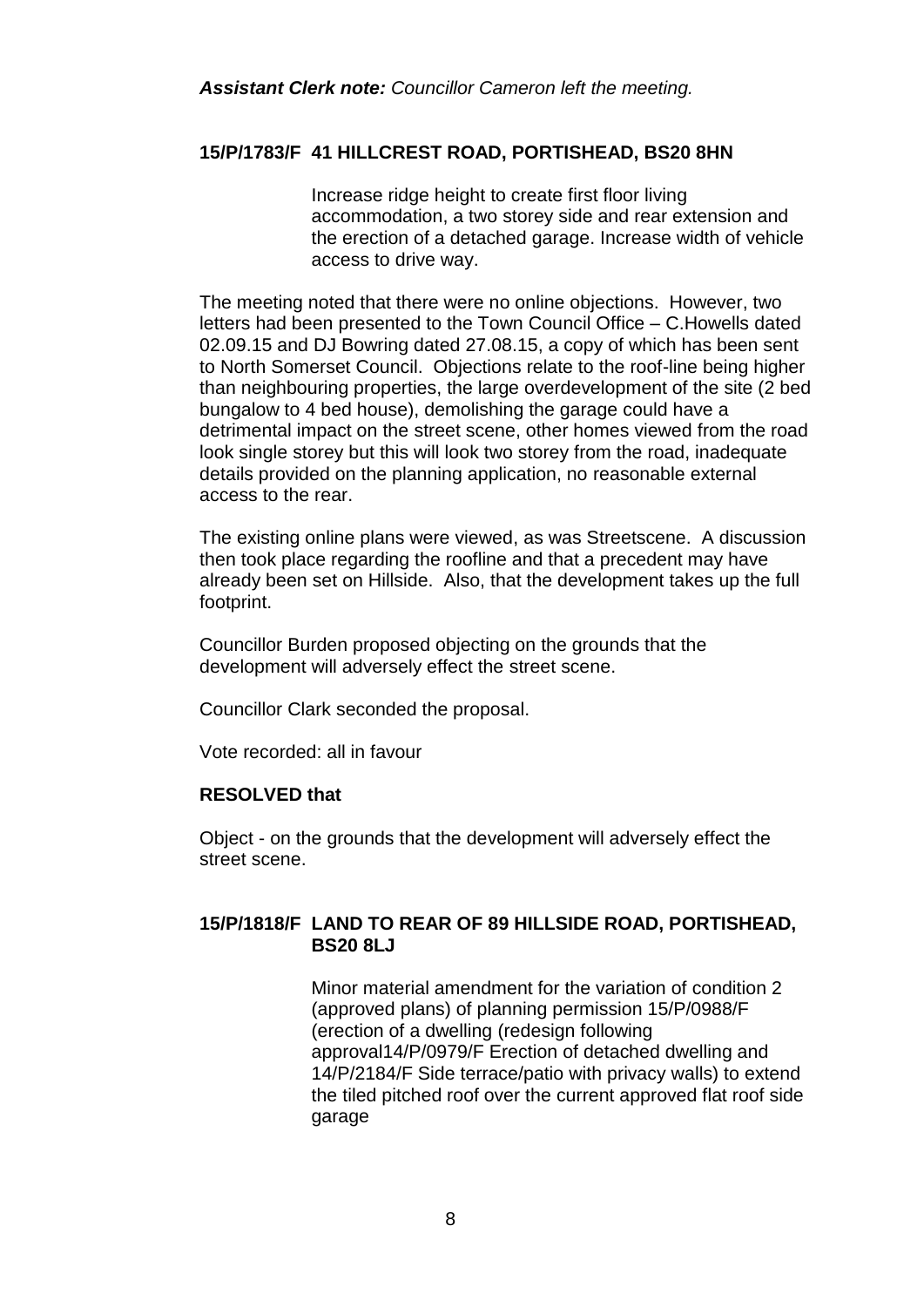The meeting was unclear about the proposed works as there was insufficient information provided within the application. It noted however that there were no online objections.

Councillor Koops proposed objecting on the grounds that there is insufficient information provided with the application.

Councillor Cottrell seconded the proposal.

Vote recorded: All in favour

#### **RESOLVED that**

Object - on the grounds that there is insufficient information provided with the application.

#### **15/P/1841/F BEACHCLIFF, BEACH ROAD WEST, PORTISHEAD, BS20 7HY**

Two storey rear extension including a basement extension and alterations to front elevation to include a balcony. Removal of existing garage.

The meeting noted that there were no online objections but viewed the proposed plans and location map to show the parking at the property.

Councillor M Cruse proposed no objection subject to no valid objections from neighbours.

Councillor Koops seconded the proposal.

Vote recorded: All in favour

#### **RESOLVED that**

No objection - subject to no valid objections from neighbours.

*Assistant Clerk note: Councillor M Cruse left the meeting*

#### **15/P/1843/F CAMELLIA COTTAGE, 6A BEACH HILL, PORTISHEAD, BS20 7HT**

Construction of front raised decking linking with previously erected permitted decking (retrospective)

The meeting noted that there were no online comments.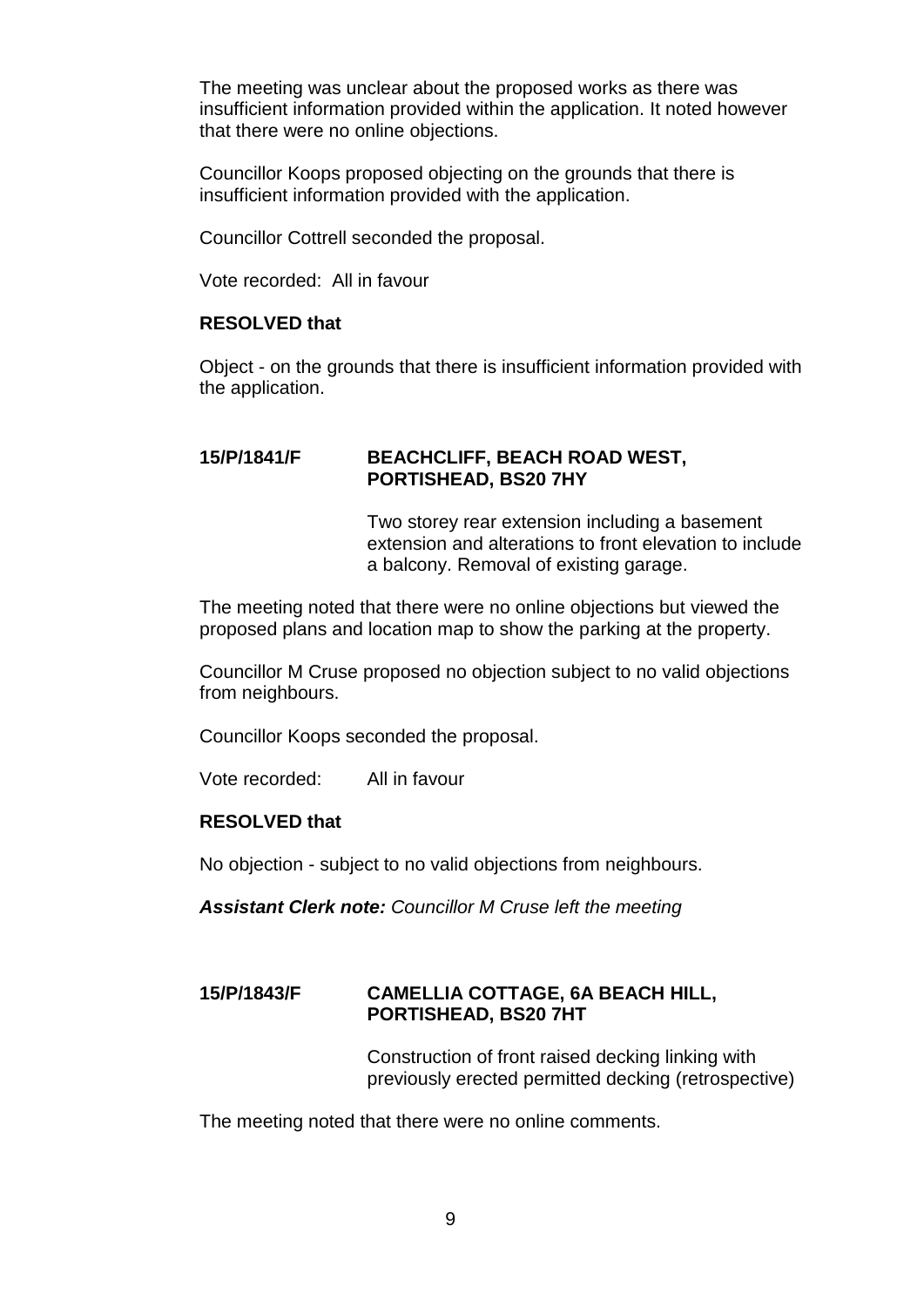Councillor Koops understood that the decking measures five foot above ground level and results in overlooking the neighbours garden and bedroom window.

Councillor Koops proposed objecting on the grounds that the raised decking is inappropriate development and by virtue overlooks the neighbour's bedroom.

Councillor Mason seconded the proposal.

#### **RESOLVED that**

Object - on the grounds that the raised decking is inappropriate development and by virtue overlooks the neighbour's bedroom.

*Assistant Clerk note: Councillor M Cruse re-joins the meeting*

#### **15/P/1846/RG3 HIGH DOWN JUNIOR AND INFANT SCHOOL, DOWN ROAD, PORTISHEAD, BS20 6DY**

Erection of a single storey extension to provide joint reception area, staff room facilities and office accommodation for the infant and junior schools. External works to create ramped access to new extension. Alterations to car park to increase the number of parking spaces. Construction of new pedestrian gate to be created from The Downs and new storage container provided

The meeting noted that there were no online objections. Councillor Mason who is a School Governor assisted Town Councillors in understanding the proposed development. The elevation and car parking plans were viewed electronically.

Councillor Koops proposed no objections subject to no valid objections from neighbours.

Councillor R Cruse seconded the proposal.

**Vote recorded:** all in favour. Councillor Mason abstained.

#### **RESOLVED that**

No objection - subject to no valid objections from neighbours.

#### **15/P/1860/F 9 RIDGE CLOSE, PORTISHEAD, BS208RQ**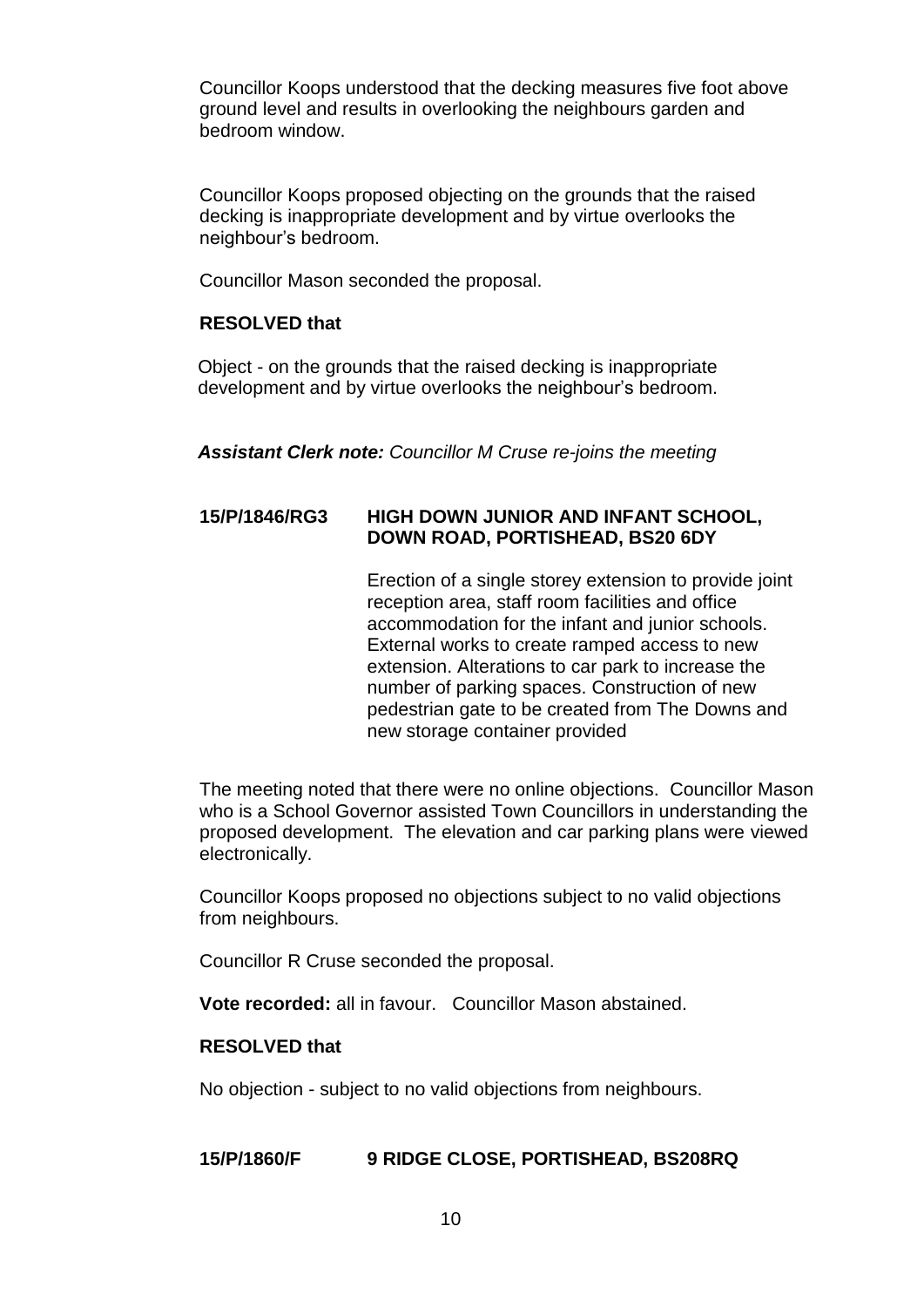The meeting viewed the proposed site plan and noted that there were no on line objections.

*Assistant Clerk note: Councillor Mason declared an interest as the applicant is known to her.* 

Councillor Koops proposed no objection.

Councillor Cottrell seconded the proposal.

**Vote recorded:** All in favour. Councillor Mason abstained.

## **RESOLVED that**

No objection.

*Assistant Clerk note: Councillor Cottrell left the meeting whilst the next application was discussed. A call was made to the committee to elect a Chairman to preside whilst the committee considered planning application 15/P/1869/F.*

Councillor Burden proposed Councillor R Cruse presides as Chairman.

Councillor Koops seconded the proposal.

Councillor R Cruse accepted the Chairman's seat

## **15/P/1869/F 408 NORE ROAD, PORTISHEAD, BS20 8HA**

Erection of a front extension and raised rear platform

The meeting noted that there were no online objections and viewed the proposed elevation plans.

Councillor Burden proposed no objection subject to no valid objections from neighbours.

Councillor Koops seconded the proposal.

**Vote recorded:** All in favour

#### **RESOLVED that**

No objection subject to no valid objections from neighbours.

#### *Assistant Clerk note:*

- *Councillor Cottrell re-joined the meeting in her capacity of Chairman.*
- *The next two Tree Applications were considered jointly due to the trees being in neighbouring gardens / row of trees*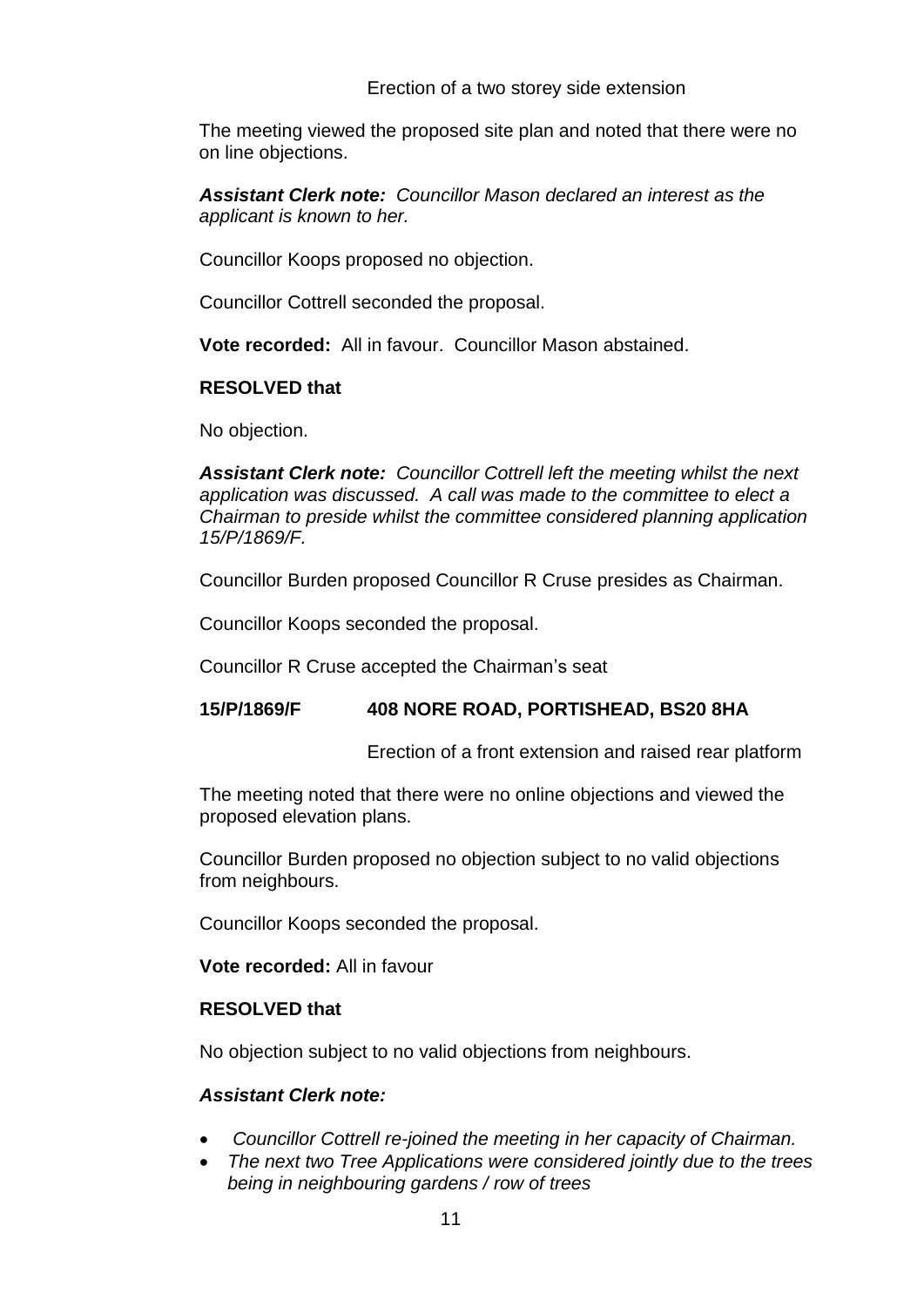## **15/P/1905/TPO 132 HILLSIDE ROAD, PORTISHEAD, BS20 8LG**

T1/T3/T5 x Sycamore - reduce by up to2.5 m; T2/T4 x Sycamore - fell.

The meeting noted that there were no online comments and considered the comments supplied to the committee by Portishead's Tree Warden, Norma Parfitt. The online location plan and planning application was viewed on which the trees were clearly labelled correctly.

Councillor Koops proposed no comment.

Councillor Cottrell seconded the proposal.

Vote recorded: All in favour.

#### **RESOLVED that**

No comment.

#### **15/P/1906/TPO 130 HILLSIDE ROAD, PORTISHEAD, BS20 8LG**

T1 x Sycamore - fell; T2/T3/T4 x Sycamore - reduce crown by up to 2.5 m.

The meeting noted that there were no online comments and considered the comments supplied to the committee by Portishead's Tree Warden, Norma Parfitt. The online location plan and planning application were viewed on which the trees were clearly labelled correctly.

Councillor Koops proposed no comment.

Councillor Cottrell seconded the proposal.

**Vote recorded:** All in favour.

#### **RESOLVED that**

No comment.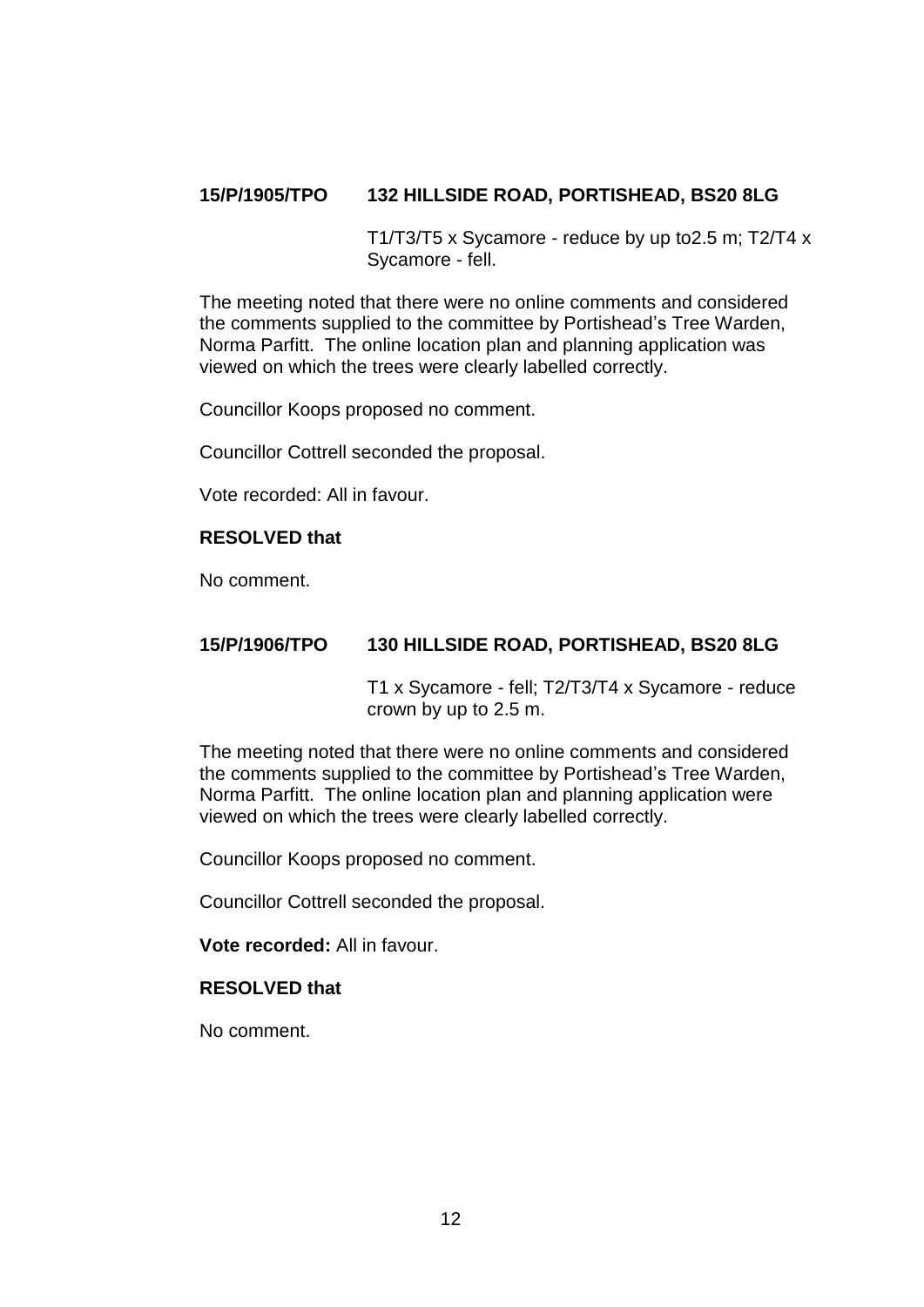## **PL389 SECTION 3 – DELEGATED CHAIRMAN DECISIONS**

## **PLANNING APPLICATIONS AS REPORTED BY THE PLANNING & REGULATORY CHAIRMAN**

Report attached for information

## **TREE APPLICATIONS AS REPORTED BY THE PLANNING & REGULATORY CHAIRMAN**

Report attached for information

Delegated decisions made by the Planning & Regulatory Chairman on the attached tables under delegated powers were noted.

Councillor Burden proposed accepting the delegated Chairman's decisions.

Councillor Mason seconded the proposal.

**Vote recorded:** all in favour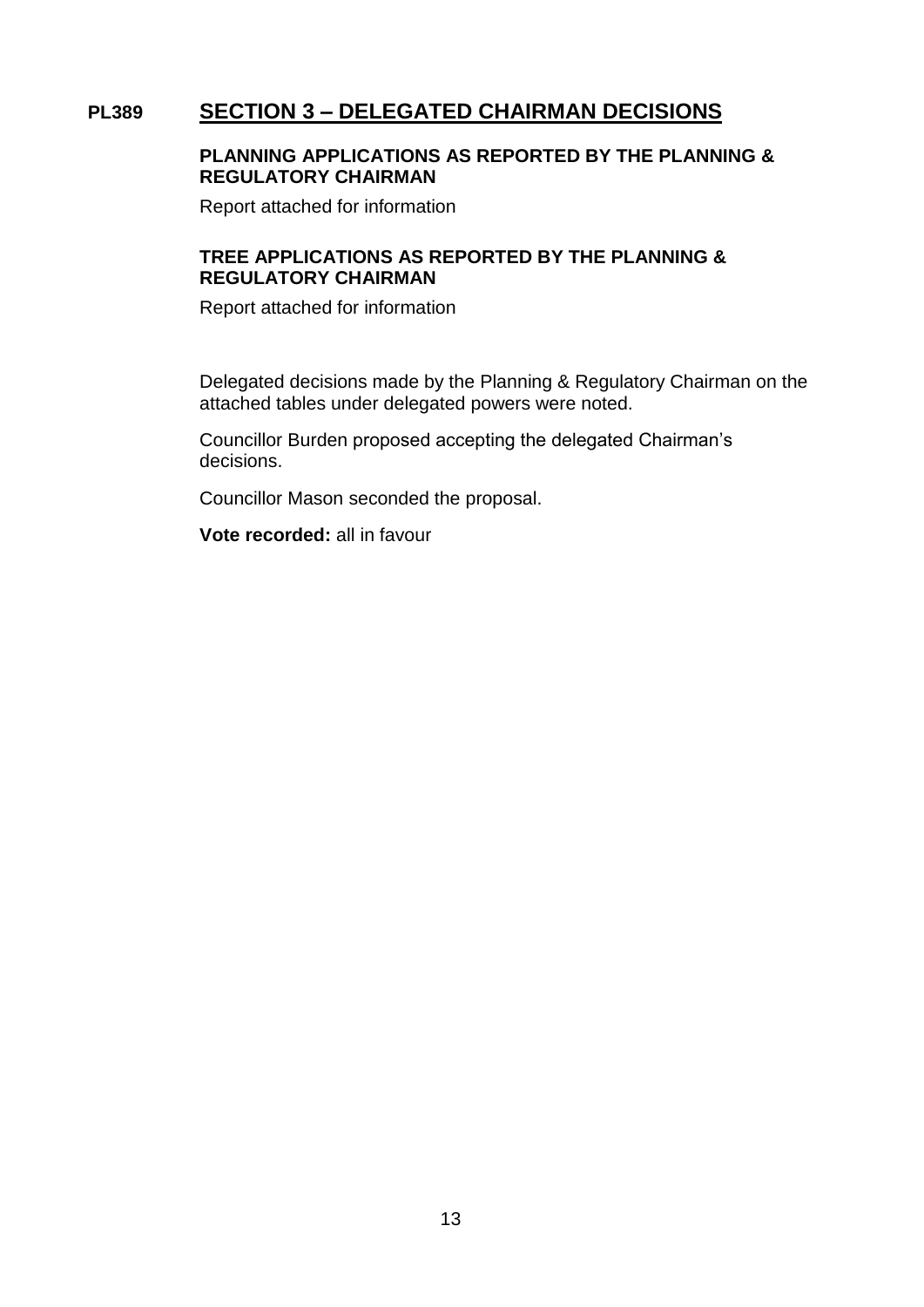# **SECTION 3 – DELEGATED CHAIRMAN DECISIONS - FOR INFORMATION**

# **PL389 PLANNING APPLICATIONS AS REPORTED BY THE PLANNING & REGULATORY CHAIRMAN**

| <b>APPLICATION</b><br>NO. | <b>LOCATION</b>                                                   | <b>PROPOSAL</b>                                                                                                                                                                                                   | <b>RECOMMENDATION</b>                                                               |
|---------------------------|-------------------------------------------------------------------|-------------------------------------------------------------------------------------------------------------------------------------------------------------------------------------------------------------------|-------------------------------------------------------------------------------------|
| 15/P/1806/F               | 72 Brendon Road,<br>Portishead, BS20 6DQ                          | Construct new porch to side<br>elevation and change window on<br>front elevation                                                                                                                                  | No objection – subject to no valid objections from<br>neighbours                    |
| 15/P/1811/F               | Brenntag UK, Bristol<br>Road, Portishead, BS20<br>6QG             | Erection of extension to main<br>warehouse following removal of<br>existing canteen. Erection of new<br>detached canteen block                                                                                    | No objection – subject to no valid objections from<br>neighbours                    |
| 15/P/1815/F               | Hall, 4 Woodhill Road,<br>Portishead, BS20 7ET                    | Removal of condition no.11 of<br>planning permission 13/P/0071/F<br>(erection of 4no dwellings and<br>associated works following<br>demolition of church hall) to<br>remove code level 3 as no longer<br>required | No objection                                                                        |
| 15/P/1826/F               | 11 Pier Close,<br>Portishead, BS20 7BU                            | Erection of conservatory                                                                                                                                                                                          | No objection – subject to no valid objections from<br>neighbours                    |
| 15/P/1882/ADV             | 6 Cabstand, Portishead,<br><b>BS207HW</b>                         | Display of 5no. illuminated fascia<br>signs, 3no. non-illuminated fascia<br>signs, 1no. free standing<br>non-illuminated welcome sign                                                                             | No objection – subject to no valid objections from<br>neighbours                    |
| 15/P/1911/NMA             | Former Severn Paper<br>Mill, Harbour Road,<br>Portishead, BS207NJ | Non material amendment to<br>planning permission 08/P/1912/O<br>(Outline planning application for<br>the erection of a residential                                                                                | <b>Assistant Clerk note: non material amendment</b><br>- consultation not required. |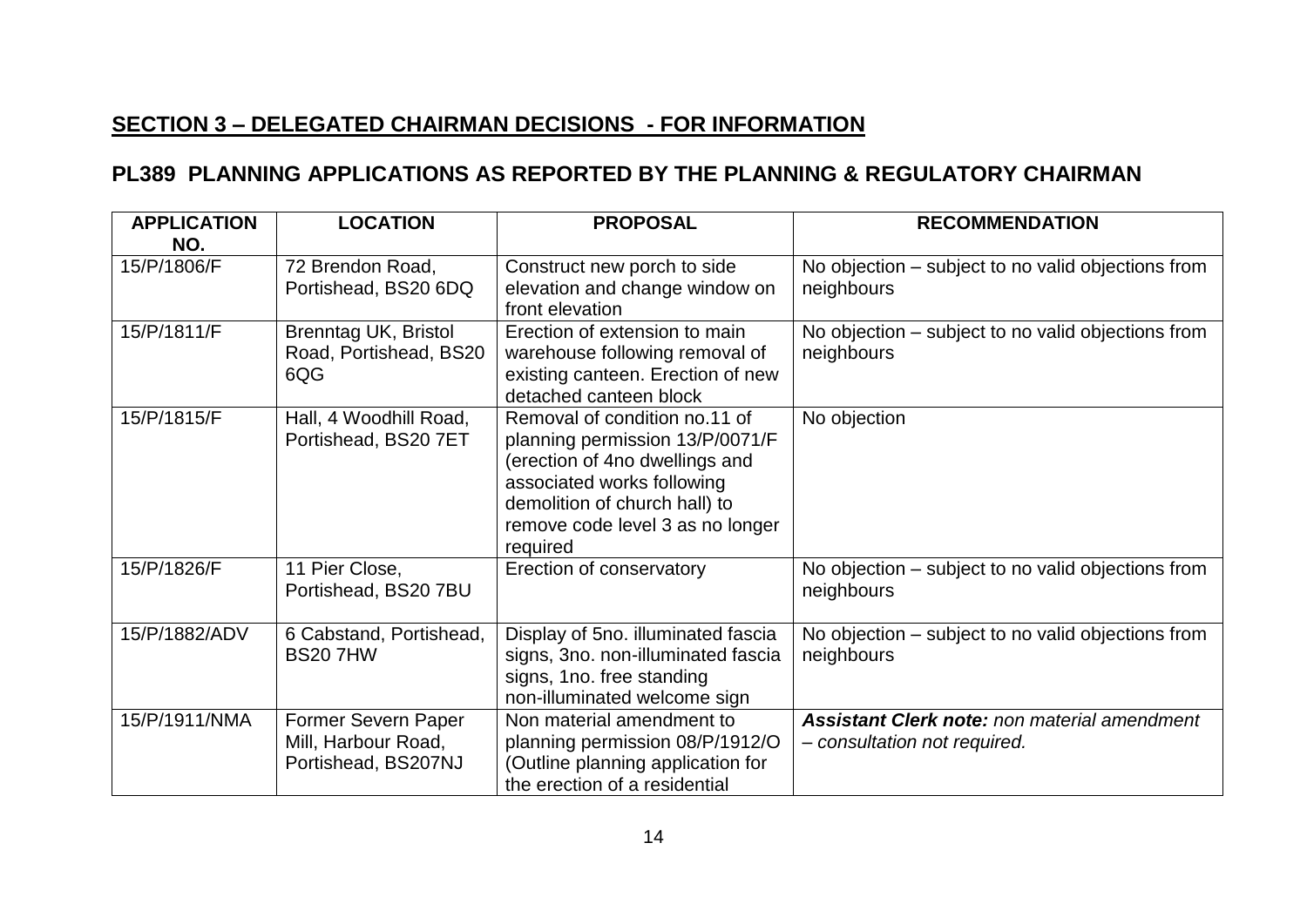|  | development together with        |  |
|--|----------------------------------|--|
|  | associated access, servicing and |  |
|  | ancillary works including        |  |
|  | demolition of existing premises  |  |
|  | and with the appearance, layout, |  |
|  | scale and landscaping reserved   |  |
|  | for subsequent approval.         |  |
|  | (Resubmission of 07/P/3139/O))   |  |
|  | to amend boundary treatment to   |  |
|  | south east of the site           |  |

# **PL389 TREE APPLICATIONS AS REPORTED BY THE PLANNING & REGULATORY CHAIRMAN**

| <b>APPLICATION</b> | <b>LOCATION</b>                                                                                | <b>PROPOSAL</b>                                                    | <b>RECOMMENDATION</b>                                            |
|--------------------|------------------------------------------------------------------------------------------------|--------------------------------------------------------------------|------------------------------------------------------------------|
| NO.                |                                                                                                |                                                                    |                                                                  |
| 15/P/1901/TPO      | Weston Big Wood, Off<br>Valley Road, B3124<br><b>Clevedon to Portishead</b><br><b>BS20 8JY</b> | T1 x 20 trees, Elm, Beech, Oak -<br>reduce the height by up to 3 m | No objection                                                     |
| 15/P/1902/TPO      | 28 Highfield Drive,<br>Portishead, Somerset,<br><b>BS20 8JD</b>                                | T1 x 3 Beech - Prune back to<br>most recent pollard points.        | No objection – subject to no valid objections from<br>neighbours |

# **PL390 OTHER PLANNING MATTERS - FOR INFORMATION**

**1. THE FOLLOWING NOTIFICATIONS/ACKNOWLEDGEMENTS FROM NORTH SOMERSET COUNCIL WERE NOTED:-**